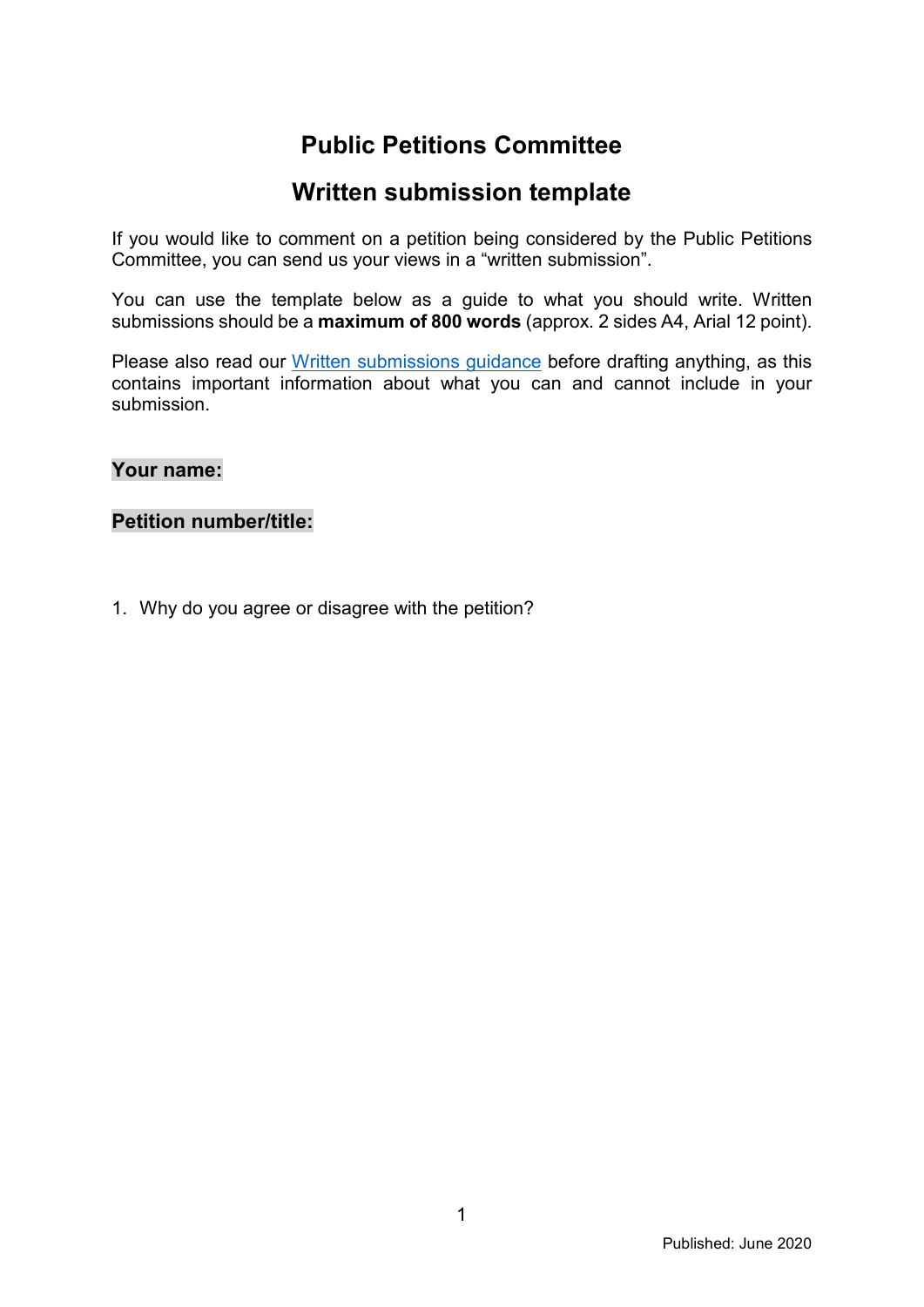2. Is there any information you think the Committee should be aware of (e.g. a recent Scottish Government consultation or published research on the issues raised by the petition)?

3. What action(s) do you think the Committee should take next?